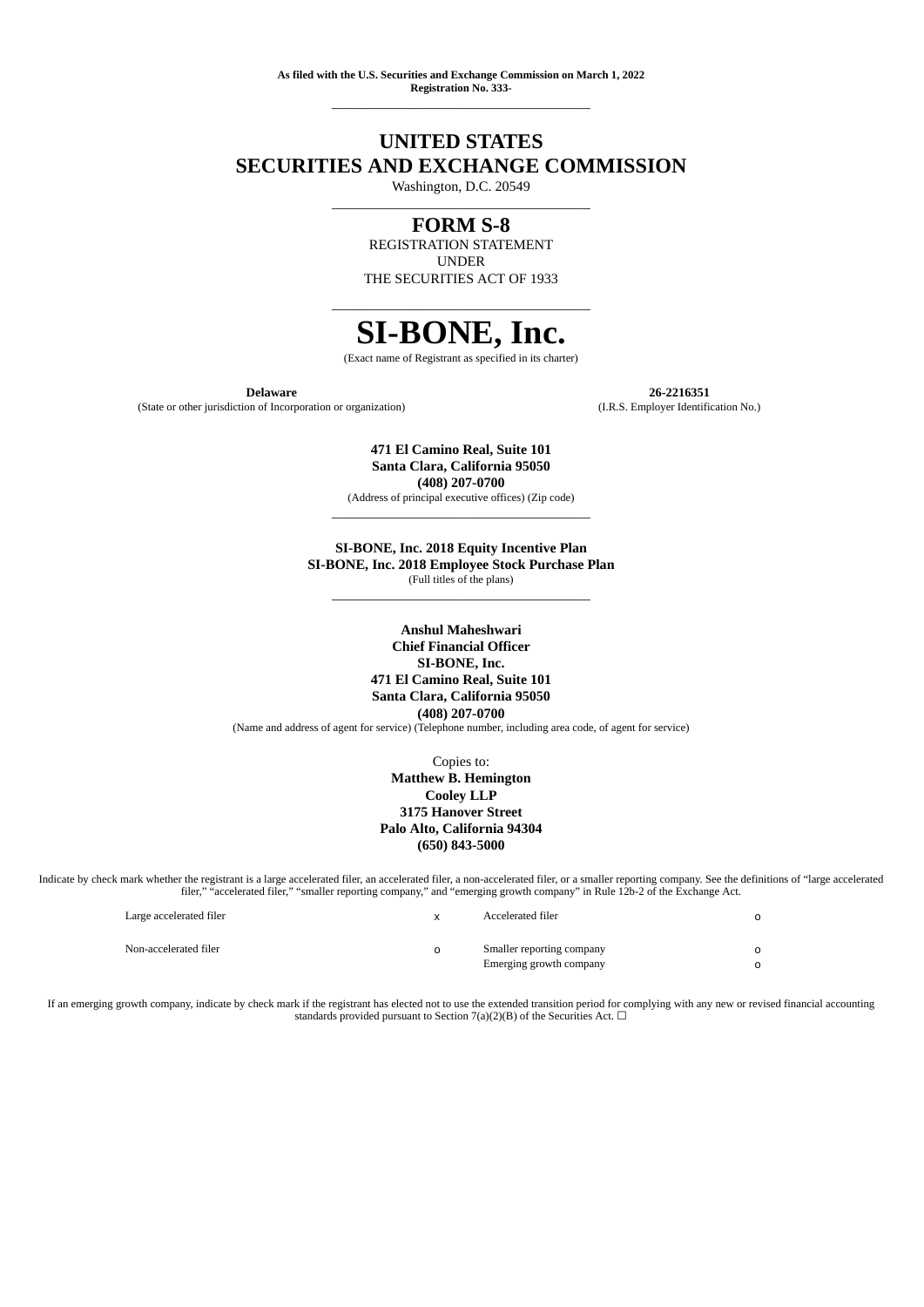#### **EXPLANATORY NOTE**

Pursuant to General Instruction E of Form S-8, SI-BONE, Inc. (the "*Registrant*") is filing this Registration Statement for the purpose of registering (a) an additional 1,683,704 shares of its common stock, issuable to eligible persons under its 2018 Equity Incentive Plan (the "2018 Plan"), which common stock is in addition to the shares of common stock previously registered on the Registrant's Form S-8 registration statements filed on October 19, 2018 (File No. 333-227907), March 22, 2019 (File No. 333-230473), March 11, 2020 (File No. 333-237091) and March 10, 2021 (File No. 333-254086) (the "*Prior Forms S-8*") and (b) an additional 336,741 shares of its common stock, issuable to eligible persons under its 2018 Employee Stock Purchase Plan (the "2018 ESPP"), which common stock is in addition to the shares of common stock previously registered on the Prior Forms S-8. The contents of the Prior Forms S-8 are incorporated by reference in this Registration Statement.

#### **PART II**

## **ITEM 3. INCORPORATION OF CERTAIN DOCUMENTS BY REFERENCE**

The following documents filed by the Registrant with the Securities and Exchange Commission (the "*SEC*") are incorporated by reference into this Registration Statement:

**(a)** The contents of the earlier registration statements on Form S-8 relating to the 2018 Plan and 2018 ESPP, filed with the SEC on October 19, 2018 (File No. 333-227907), [March](http://www.sec.gov/Archives/edgar/data/1459839/000145983919000015/s-8evergreen2019.htm) 22, 2019 (File No. 333-230473), [March](http://www.sec.gov/Archives/edgar/data/1459839/000145983920000032/s-8evergreen2020.htm) 11, 2020 (File No. 333-237091) and [March](https://www.sec.gov/Archives/edgar/data/1459839/000145983921000015/s-8evergreenjanuary2021.htm) 10, 2021 (File No. [333-254086\).](http://www.sec.gov/Archives/edgar/data/1459839/000119312518303158/d635537ds8.htm)

**(b)** The Registrant's Annual Report on Form 10-K for the year ended December 31, 2021, filed with the SEC on [March](https://www.sec.gov/ix?doc=/Archives/edgar/data/0001459839/000145983922000016/sibn-20211231.htm) 1, 2022.

**(c)** The Registrant's Current Reports on Form 8-K filed with the SEC on [January](https://www.sec.gov/ix?doc=/Archives/edgar/data/1459839/000145983922000006/sibn-20220106.htm) 10, 2022 (other than the information in Item 2.02, Item 7.01, and related Exhibits 99.1 and 99.2, which is furnished, not filed) and [February](https://www.sec.gov/ix?doc=/Archives/edgar/data/1459839/000145983922000012/sibn-20220228.htm) 28, 2022 (other than Item 2.02 and related exhibit).

**(d)** The description of the Registrant's Common Stock which is contained in a registration statement on Form 8-A filed on [October](http://www.sec.gov/Archives/edgar/data/1459839/000119312518297571/d486750d8a12b.htm) 11, 2018 (File No. 001-38701) under the Exchange Act of 1934, as amended (the "*Exchange Act*"), including any amendment or report filed for the purpose of updating such description, including the Description of SI-BONE, Inc. Common stock filed as Exhibit 4.3 to the Registrant's Form 10-K filed with the SEC on May 5, 2020.

**(e)** All other reports and documents subsequently filed by the Registrant pursuant to Sections 13(a), 13(c), 14 and 15(d) of the Exchange Act (other than Current Reports furnished under Item 2.02 or Item 7.01 of Form 8-K and exhibits furnished on such form that relate to such items) on or after the date of this Registration Statement and prior to the filing of a post-effective amendment to this Registration Statement which indicates that all securities offered have been sold or which deregisters all securities then remaining unsold, shall be deemed to be incorporated by reference herein and to be a part of this Registration Statement from the date of the filing of such reports and documents. Any statement contained in a document incorporated or deemed to be incorporated by reference herein shall be deemed to be modified or superseded for purposes of this Registration Statement to the extent that a statement contained herein or in any subsequently filed document that also is deemed to be incorporated by reference herein modifies or supersedes such statement. Any such statement so modified or superseded shall not be deemed, except as so modified or superseded, to constitute a part of this Registration Statement.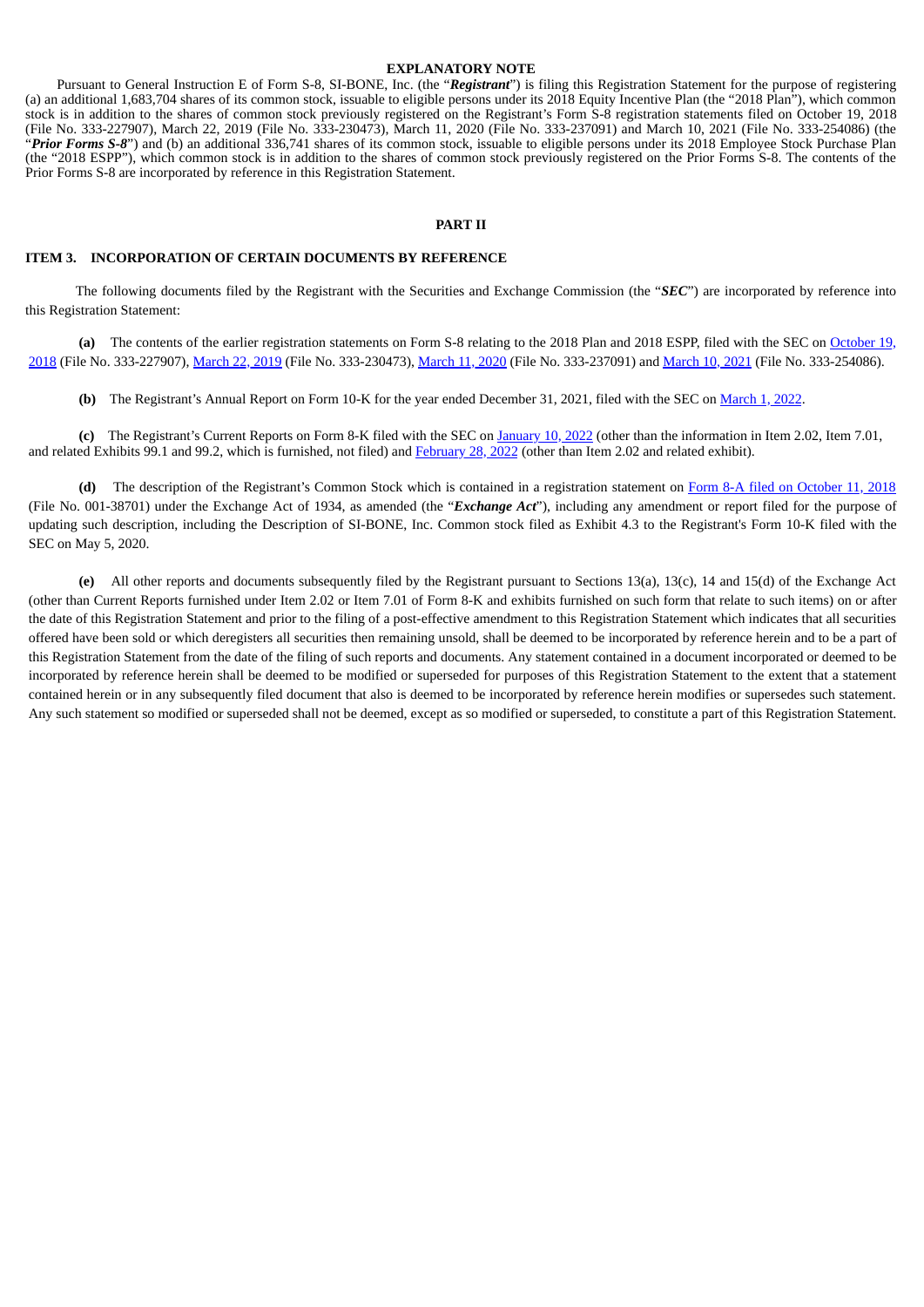# **ITEM 8. EXHIBITS**

The exhibits to this Registration Statement are listed below.

<span id="page-2-0"></span>

|                          |                                                                                                                                          | <b>Incorporated by Reference</b> |                    |                |                  |                                 |
|--------------------------|------------------------------------------------------------------------------------------------------------------------------------------|----------------------------------|--------------------|----------------|------------------|---------------------------------|
| Exhibit<br><b>Number</b> | <b>Description</b>                                                                                                                       | <b>Schedule</b><br>Form          | <b>File Number</b> | <b>Exhibit</b> | <b>Filed On</b>  | <b>Filed</b><br><b>Herewith</b> |
| 4.1                      | Amended and Restated Certificate of<br><b>Incorporation of the Registrant, as currently in</b><br>effect.                                | $8-K$                            | 001-38701          | 3.1            | October 19, 2018 |                                 |
| 4.2                      | <b>Amended and Restated Bylaws of the</b><br>Registrant, as currently in effect.                                                         | $S-1/A$                          | 333-227445         | 3.4            | October 5, 2018  |                                 |
| 4.3                      | Form of Registrant's Common Stock<br>Certificate.                                                                                        | $S-1/A$                          | 333-227445         | 4.1            | October 5, 2018  |                                 |
| 5.1                      | <b>Opinion of Cooley LLP.</b>                                                                                                            |                                  |                    |                |                  | X                               |
| 23.1                     | <b>Consent of Cooley LLP (included in</b><br><b>Exhibit 5.1).</b>                                                                        |                                  |                    |                |                  | X                               |
| 23.2                     | <b>Consent of PricewaterhouseCoopers LLP,</b><br><b>Independent Registered Public Accounting</b><br>Firm.                                |                                  |                    |                |                  | $\mathbf x$                     |
| 24.1                     | Power of Attorney (included on the signature<br>page of this Form S-8).                                                                  |                                  |                    |                |                  | X                               |
| 99.1                     | 2018 Equity Incentive Plan.                                                                                                              | $S-1/A$                          | 333-227445         | 10.3           | October 5, 2018  |                                 |
| 99.2                     | Forms of Stock Option Grant Notice, Option<br><b>Agreement and Notice of Exercise under the</b><br>2018 Equity Incentive Plan.           | $S-1/A$                          | 333-227445         | 10.4           | October 5, 2018  |                                 |
| 99.3                     | <b>Forms of Restricted Stock Unit Grant Notice</b><br>and Restricted Stock Unit Award Agreement<br>under the 2018 Equity Incentive Plan. | $S-1/A$                          | 333-227445         | 10.5           | October 5, 2018  |                                 |
| 99.4                     | 2018 Employee Stock Purchase Plan.                                                                                                       | $S-1/A$                          | 333-227445         | 10.6           | October 5, 2018  |                                 |
| 99.5                     | Form of Performance-Based Restricted Stock<br><b>Unit Agreement</b>                                                                      | $8-K$                            | 001-38701          | 10.1           | January 10, 2022 |                                 |
| 107                      | <b>Filing Fee Table</b>                                                                                                                  |                                  |                    |                |                  | X                               |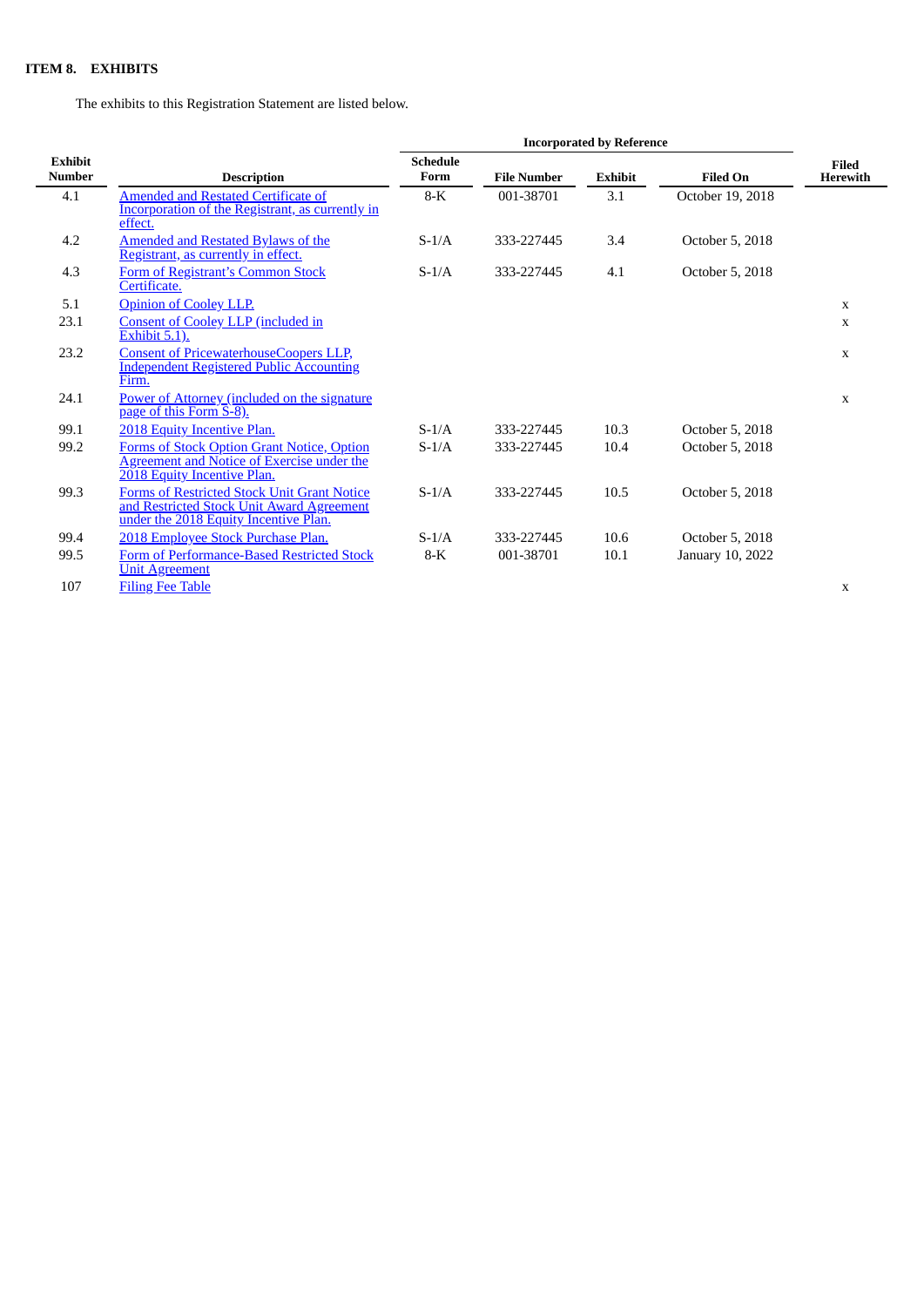## **SIGNATURES**

Pursuant to the requirements of the Securities Act of 1933, as amended, the Registrant certifies that it has reasonable grounds to believe that it meets all of the requirements for filing on Form S-8 and has duly caused this Registration Statement to be signed on its behalf by the undersigned, thereunto duly authorized, in the City of Santa Clara, State of California, on this 1st day of March 2022.

### **SI-BONE, Inc.**

By: /s/ Laura A. Francis

Laura A. Francis Chief Executive Officer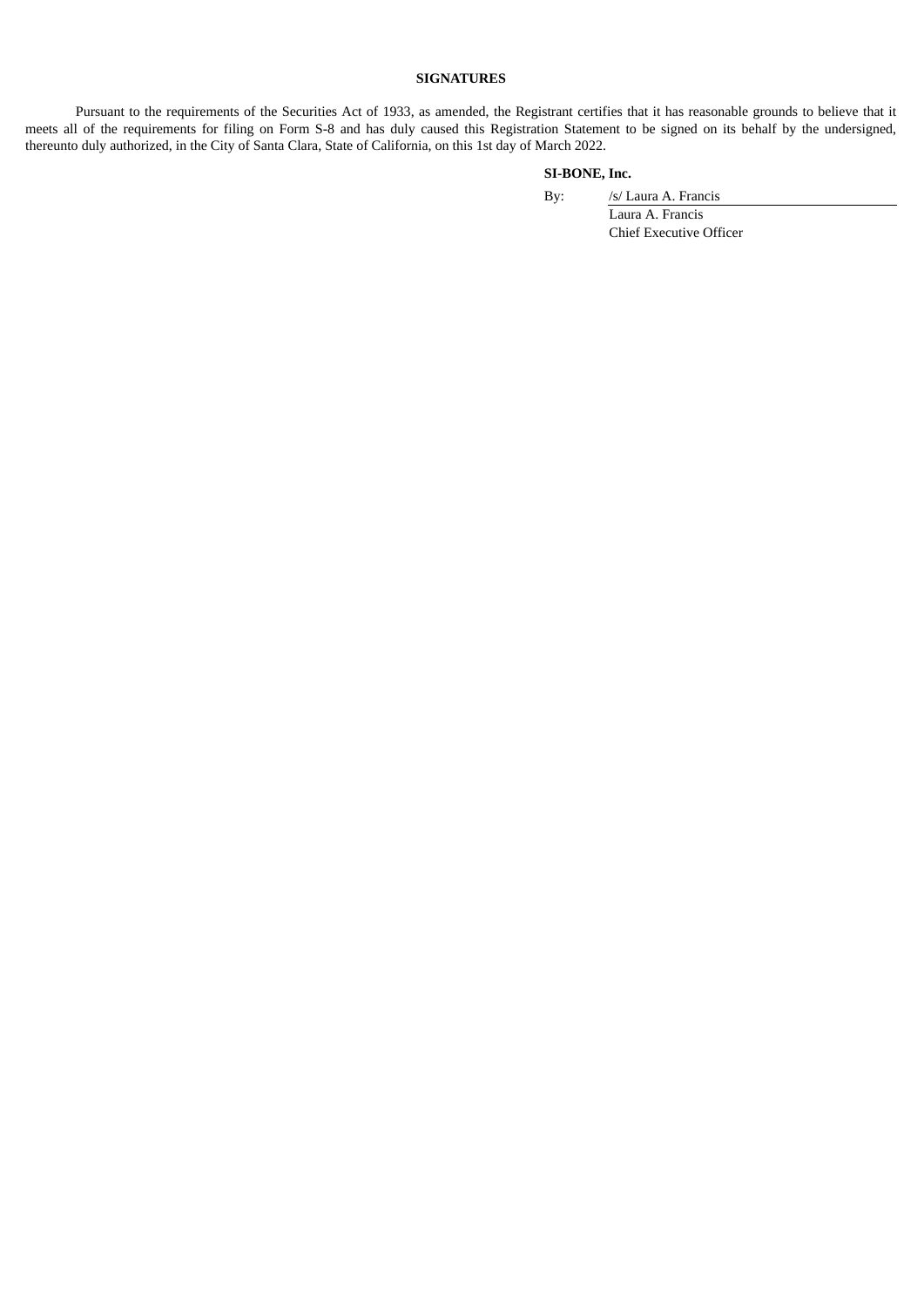#### **POWER OF ATTORNEY**

**Know All Persons By These Presents**, that each person whose signature appears below constitutes and appoints Laura A. Francis, and Michael A. Pisetsky, each of them, as his or her true and lawful attorneys-in-fact and agents, each with the full power of substitution, for him or her and in their name, place or stead, in any and all capacities, to sign any and all amendments to this Registration Statement (including post-effective amendments), and to sign any registration statement for the same offering covered by this Registration Statement that is to be effective upon filing pursuant to Rule 462(b) promulgated under the Securities Act, and all post-effective amendments thereto, and to file the same, with all exhibits thereto and other documents in connection therewith, with the Securities and Exchange Commission, granting unto said attorneys-in-fact and agents, and each of them, full power and authority to do and perform each and every act and thing requisite and necessary to be done in connection therewith, as fully to all intents and purposes as he or she might or could do in person, hereby ratifying and confirming all that said attorneys-in-fact and agents or any of them, or his, her or their substitute or substitutes, may lawfully do or cause to be done by virtue hereof.

Pursuant to the requirements of the Securities Act, this Registration Statement has been signed by the following persons in the capacities and on the dates indicated.

| Signature                 | <b>Title</b>                                              | <b>Date</b>   |  |
|---------------------------|-----------------------------------------------------------|---------------|--|
| /s/ Laura A. Francis      | Chief Executive Officer and Director                      | March 1, 2022 |  |
| Laura A. Francis          | (Duly Authorized Officer and Principal Executive Officer) |               |  |
| /s/ Anshul Maheshwari     | <b>Chief Financial Officer</b>                            | March 1, 2022 |  |
| Anshul Maheshwari         | (Principal Financial and Accounting Officer)              |               |  |
| /s/ Timothy E. Davis, Jr. | Lead Independent Director, Director                       | March 1, 2022 |  |
| Timothy E. Davis, Jr.     |                                                           |               |  |
| /s/ Jeffrey W. Dunn       | Executive Chairman, Director                              | March 1, 2022 |  |
| Jeffrey W. Dunn           |                                                           |               |  |
| /s/ John G. Freund, M.D.  | <b>Director</b>                                           | March 1, 2022 |  |
| John G. Freund, M.D.      |                                                           |               |  |
| /s/ Jeryl L. Hilleman     | <b>Director</b>                                           | March 1, 2022 |  |
| Jeryl L. Hilleman         |                                                           |               |  |
| /s/ Gregory K. Hinckley   | <b>Director</b>                                           | March 1, 2022 |  |
| Gregory K. Hinckley       |                                                           |               |  |
| /s/ Helen Loh             | <b>Director</b>                                           | March 1, 2022 |  |
| Helen Loh                 |                                                           |               |  |
| /s/ Mika Nishimura        | Director                                                  | March 1, 2022 |  |
| Mika Nishimura            |                                                           |               |  |
| /s/ Keith C. Valentine    | Director                                                  | March 1, 2022 |  |
| Keith C. Valentine        |                                                           |               |  |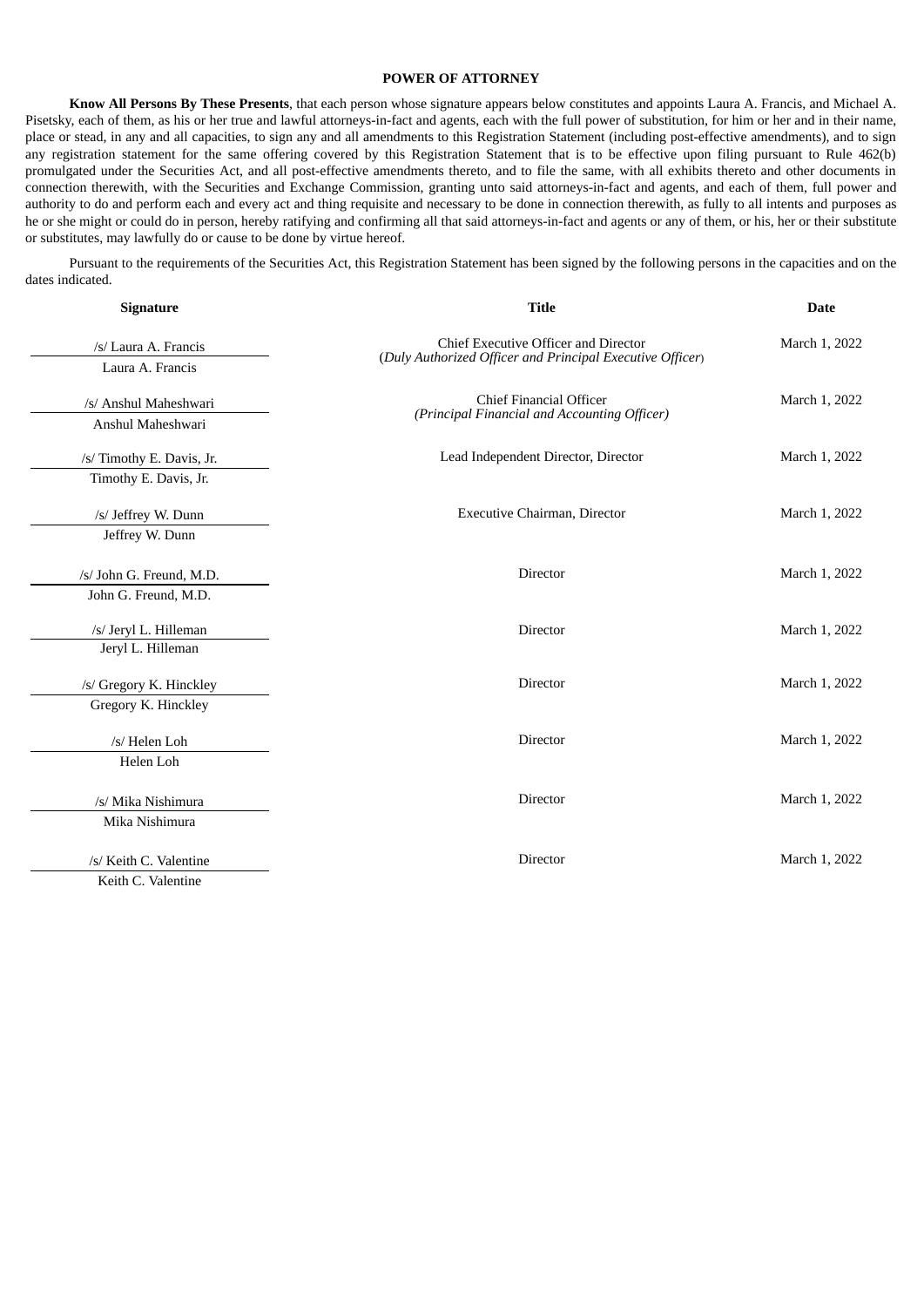### **Calculation of Filing Fee Table** Form S-8 (Form Type)

#### SI-BONE, Inc. (Exact Name of Registrant as Specified in its Charter)

<span id="page-5-0"></span>

| Table 1: Newly Registered                     |                                                                                                                            |                                |                                |                                                                                |                                                      |                              |                                             |
|-----------------------------------------------|----------------------------------------------------------------------------------------------------------------------------|--------------------------------|--------------------------------|--------------------------------------------------------------------------------|------------------------------------------------------|------------------------------|---------------------------------------------|
| <b>Security Type</b>                          | <b>Security Class</b><br>Title                                                                                             | <b>Fee Calculation</b><br>Rule | <b>Amount</b><br>Registered(1) | <b>Proposed</b><br><b>Maximum</b><br><b>Offering Price</b><br><b>Per Share</b> | <b>Maximum</b><br>Aggregate<br><b>Offering Price</b> | <b>Fee Rate</b>              | <b>Amount of</b><br><b>Registration Fee</b> |
| Equity                                        | Common Stock,<br>\$0.0001 par value<br>per share, SI-<br><b>BONE</b> , Inc. 2018<br><b>Equity Incentive</b><br>Plan        | Other(2)                       | 1,683,704                      | \$19.28(2)                                                                     | \$32,461,813                                         | \$92.70 per \$1.0<br>million | \$3,009.21                                  |
| Equity                                        | Common Stock,<br>\$0.0001 par value<br>per share, SI-<br><b>BONE</b> , Inc. 2018<br><b>Employee Stock</b><br>Purchase Plan | Other(2)                       | 336,741                        | \$16.39(3)                                                                     | \$5,519,185                                          | \$92.70 per \$1.0<br>million | \$511.63                                    |
| <b>Total Offering Amounts</b><br>\$37,980,998 |                                                                                                                            |                                |                                |                                                                                | \$3,520.84                                           |                              |                                             |
| <b>Total Fees Previously Paid</b>             |                                                                                                                            |                                |                                |                                                                                |                                                      |                              |                                             |
| <b>Total Fee Offsets</b>                      |                                                                                                                            |                                |                                |                                                                                |                                                      |                              |                                             |
| <b>Net Fee Due</b>                            |                                                                                                                            |                                |                                |                                                                                |                                                      | \$3,520.84                   |                                             |

(1) Pursuant to Rule 416(a) of the Securities Act of 1933, as amended (the "Securities Act"), this Registration Statement also covers any additional securities that may be offered or become issuable under the SI-BONE, Inc. 2018 Equity Incentive Plan or SI-BONE, Inc. 2018 Employee Stock Purchase (the "2018 ESPP") in connection with any stock split, stock dividend, recapitalization or any other similar transaction effected without receipt of consideration, which results in an increase in the number of the Registrant's outstanding shares of Common Stock.

(2) Estimated in accordance with Rules 457(c) and 457(h) under the Securities Act, solely for the purposes of calculating the registration fee, based upon \$19.28, which is the average of the high and low selling prices of the Registrant's Common Stock as reported on The Nasdaq Global Market on February 24, 2022.

(3) Estimated in accordance with Rules 457(c) and (h) promulgated under the Securities Act solely for the purpose of calculating the registration fee on the basis of \$16.39 per share, the average of the high and low prices of the Registrant's Common Stock as reported on the Nasdaq Global Market on February 24, 2022, multiplied by 85%, which is the percentage of the price per share applicable to purchases under the 2018 ESPP.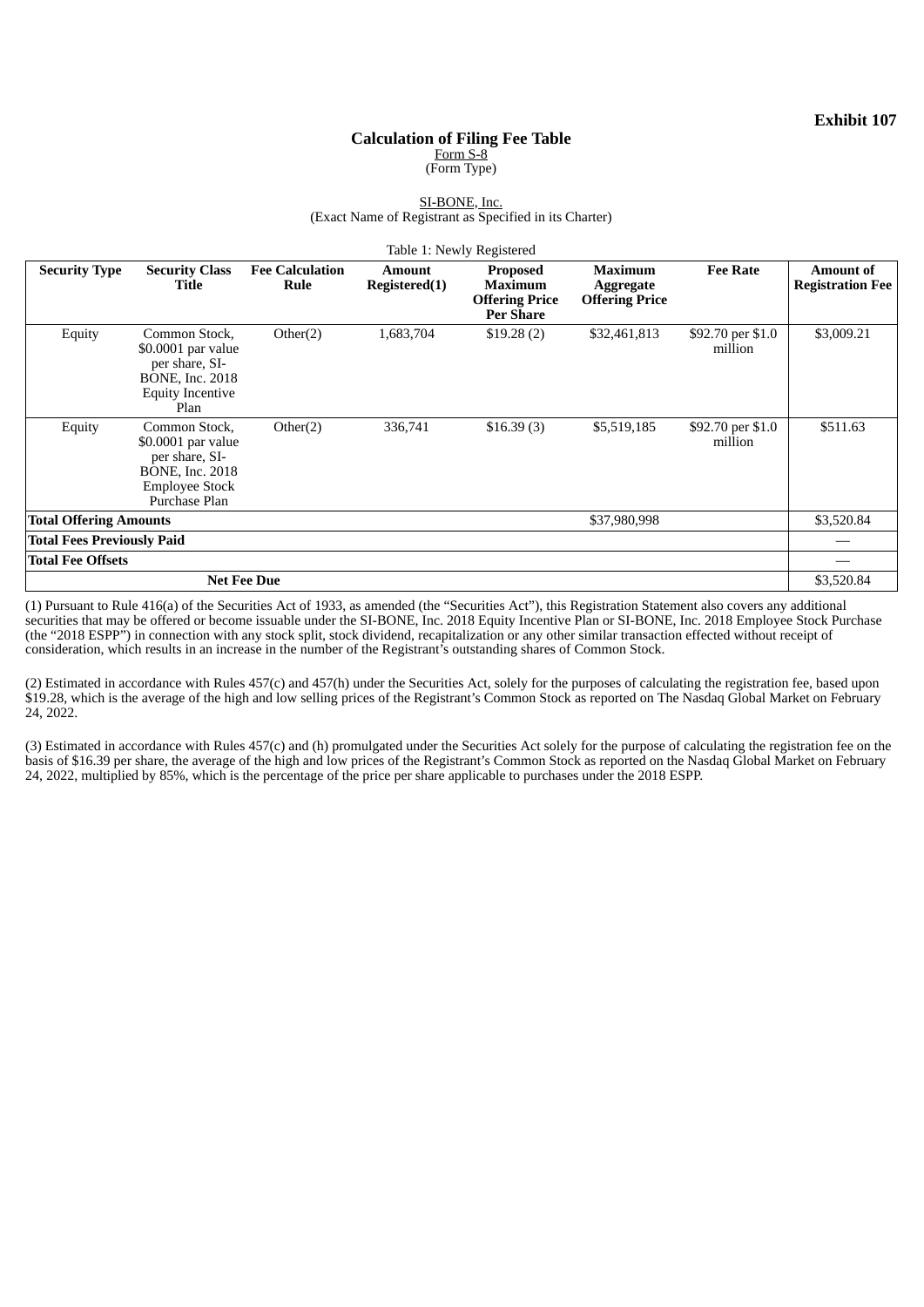<span id="page-6-0"></span>

Matthew B. Hemington T: +1 650 843 5062 hemingtonmb@cooley.com

March 1, 2022

SI-BONE, Inc. 471 El Camino Real, Suite 101 Santa Clara, CA 95050

Ladies and Gentlemen:

We have acted as counsel to SI-BONE, Inc., a Delaware corporation (the "*Company*"), in connection with the filing of a registration statement on Form S-8 (the "*Registration Statement*") with the Securities and Exchange Commission covering the offering of up to 2,020,445 (the "*Shares*") of common stock, par value \$0.0001 per share ("*Common Stock*") consisting of (i) 1,683,704 shares of Common Stock issuable pursuant to the Company's 2018 Equity Incentive Plan (the "*2018 EIP*") and (ii) 336,741 shares of Common Stock issuable pursuant to the Company's 2018 Employee Stock Purchase Plan (together with the Company's 2018 EIP, the "*Plans*").

In connection with this opinion, we have examined and relied upon (a) the Registration Statement and related prospectus, (b) the Company's Amended and Restated Certificate of Incorporation and Amended and Restated Bylaws, as currently in effect, (c) the Plans, and (d) such other records, documents, certificates, memoranda and other instruments as in our judgment are necessary or appropriate to enable us to render the opinion expressed below. We have assumed the genuineness of all signatures, the authenticity of all documents submitted to us as originals, the conformity to originals of all documents submitted to us as copies , the accuracy, completeness and authenticity of certificates of public officials and the due authorization, execution and delivery of all documents by all persons other than the Company where execution and delivery are prerequisites to the effectiveness thereof. As to certain factual matters, we have relied upon a certificate of an officer of the Company and have not independently verified such matters.

Our opinion is expressed only with respect to the General Corporation Law of the State of Delaware. We express no opinion to the extent that any other laws are applicable to the subject matter hereof and express no opinion and provide no assurance as to compliance with any federal or state securities law, rule or regulation.

On the basis of the foregoing, and in reliance thereon, we are of the opinion that the Shares, when sold and issued in accordance with the Plans, the Registration Statement and the related prospectuses, will be validly issued, fully paid, and nonassessable (except as to shares issued pursuant to certain deferred payment arrangements, which will be fully paid and nonassessable when such deferred payments are made in full).

We consent to the filing of this opinion as an exhibit to the Registration Statement.

Sincerely,

**Cooley LLP**

**By: /s/ Matthew B. Hemington**

**Matthew B. Hemington**

Cooley LLP 3175 Hanover Street Palo Alto, CA 94304-1130 t: (650) 843-5000 f: (650) 849-7400 cooley.com